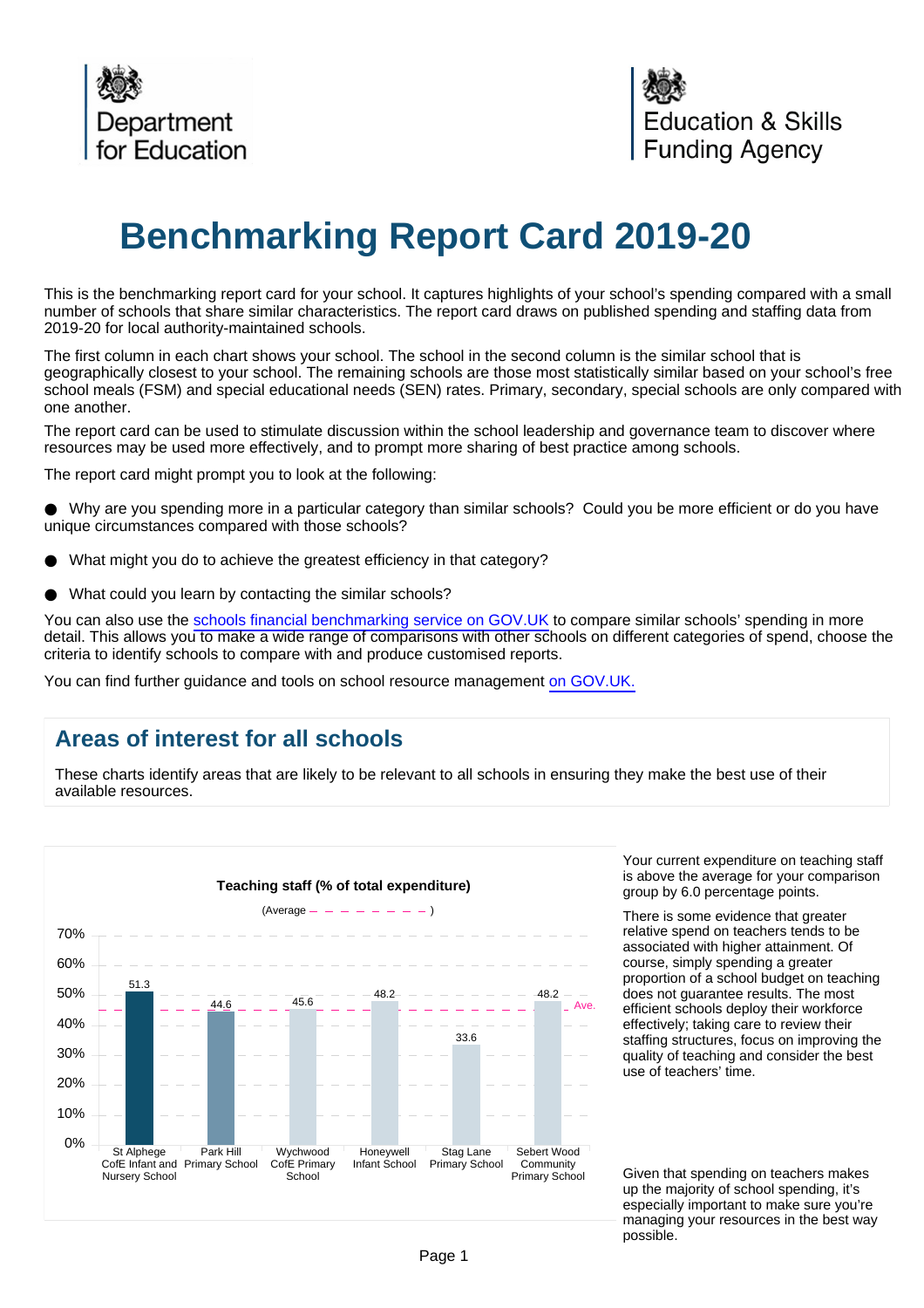

administrative/clerical functions is below the average for your comparison group by 1.7 percentage points.

This category refers to spend on administrative and clerical staff, administrative supplies and bought-in services such as legal and auditor costs.

Efficiencies in administrative/clerical expenditure could be made by upskilling staff, changing professional services supplier or reducing waste. Greater collaboration can also achieve greater efficiency and increase buying power. For more procurement guidance please click [here.](https://www.gov.uk/guidance/buying-for-schools)



average for your comparison group by 6.6 percentage points.

Keeping a modest level of revenue reserves from year to year is prudent, but if a school or trust is building up a substantial surplus there should be a clear plan for how it will be used to benefit .<br>pupils.



This graph shows the number of pupils to teachers. When reviewing staffing structures schools should consider pupil-teacher ratios in comparable schools, as well as allocation of classroom-based support staff.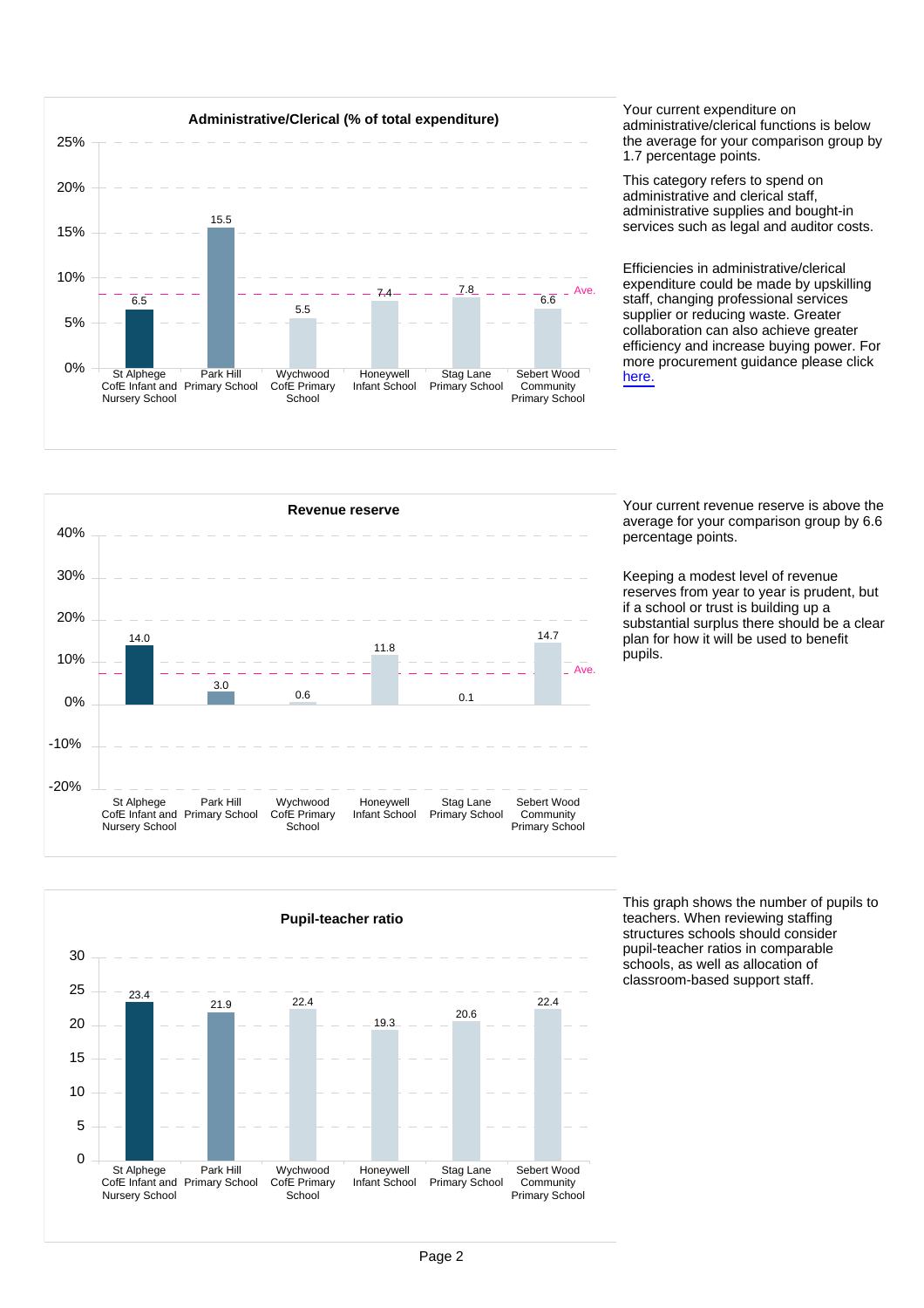# **Areas for further investigation**

The following areas have been identified as ones where your school may be able to improve the use of available resources. These are the expenditure categories where your expenditure is highest compared with the average of your comparison group.



Your current expenditure on ICT resources is above the average for your comparison group by 2.2 percentage points.

Procurement guidance including guidance on cloud computing services can be found [on GOV.UK.](https://www.gov.uk/government/publications/cloud-computing-how-schools-can-move-services-to-the-cloud)

It is particularly important with ICT spending that there is a clear plan and review process to ensure that investment has a positive impact on pupil attainment.



of income from catering) is above the average for your comparison group by 0.5 percentage points.

This category reflects net spend on catering (i.e. minus any income generated from these services).

There are often large differences in similar schools' approach to school meals and catering.

Regular review of catering arrangements and research into similar schools' approaches and contracts they have in place, could help increase value for money at your school.

#### **Your comparator schools**

The following schools have been chosen on the basis that they have the most similar contextual information. The first comparator in the list is your school, the second is the closest school with similar SEN and FSM data, and the remaining schools are those of the same type with the most similar SEN and FSM data to yours.

| <b>School Name</b>                        | <b>LAESTAB</b> | FSM % | SEN % | <b>FTE</b> pupils | <b>Distance</b><br>in miles | Spend<br>per pupil (pounds) |  |
|-------------------------------------------|----------------|-------|-------|-------------------|-----------------------------|-----------------------------|--|
| St Alphege CofE Infant and Nursery School | 3343302        | 4.3   | 11.3  | 534               | N/A                         | 2.104                       |  |
| <b>Park Hill Primary School</b>           | 3312101        | 4.3   | 11.3  | 428               | 8.5                         | 5,166                       |  |
| <b>Wychwood CofE Primary School</b>       | 9313257        | 4.2   | 11.3  | 309               | 38.8                        | 4,753                       |  |
| Honeywell Infant School                   | 2125203        | 4.3   | 11.2  | 311.5             | 95.5                        | 6,512                       |  |
| <b>Stag Lane Primary School</b>           | 3102079        | 4.1   | 11.3  | 388.5             | 84.9                        | 6,263                       |  |
| Sebert Wood Community Primary School      | 9352925        | 4.5   | 11.3  | 404               | 107.1                       | 4,710                       |  |